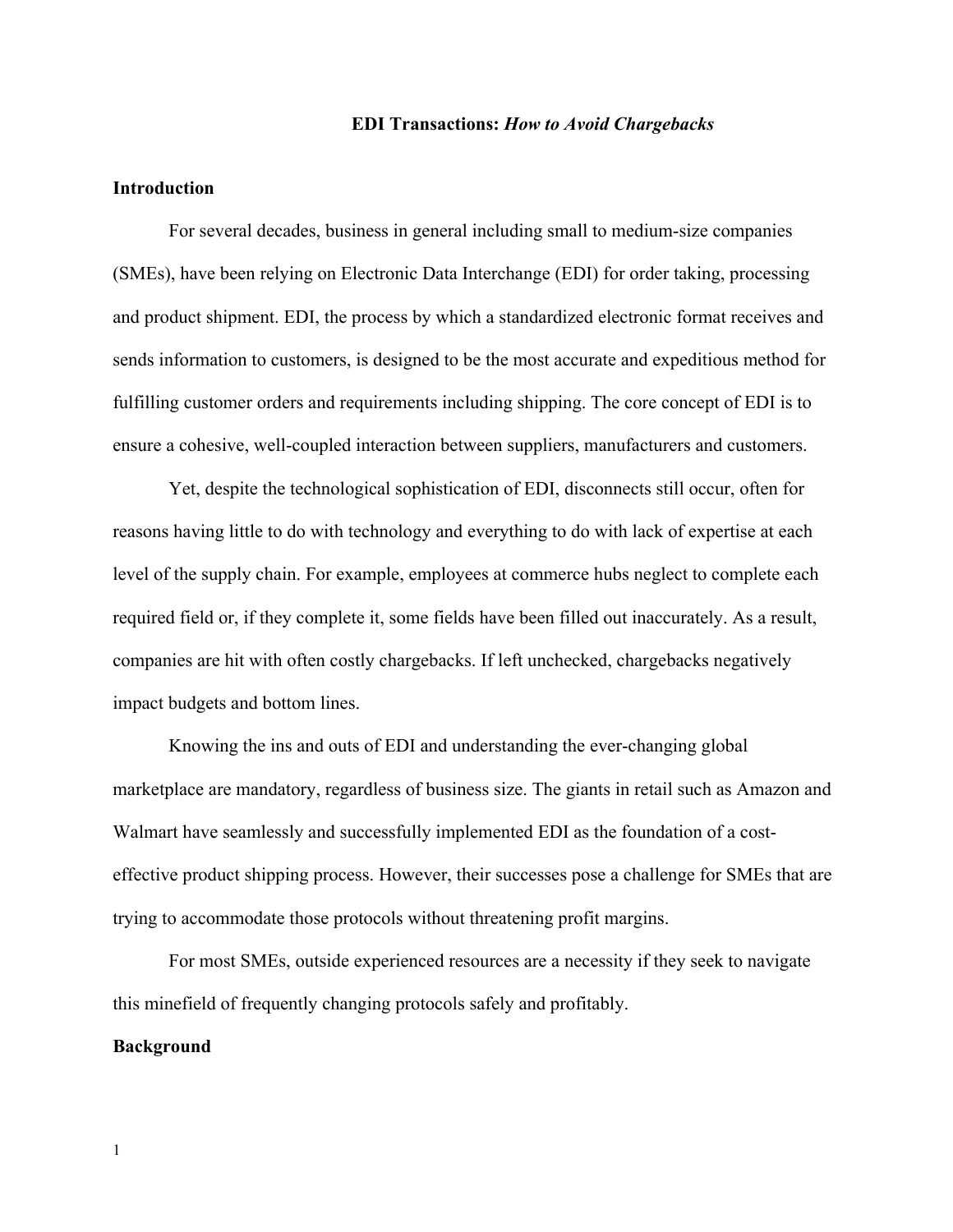EDI has been a fact of life in business for decades and its basic format is relatively unchanged. What has changed, however, is the environment of EDI, in particular its protocols. It is here that many of the smaller businesses are feeling the pinch, mostly because they have difficulties complying with two of the most critical elements: interchange and integration.

Little wonder, then, why mistakes here can be so costly. Amazon's success shows no sign of slowing down, and neither does the popularity of online shopping. Walmart's very public mission to take Amazon head-on in the online arena puts even greater pressure on SMEs who have no choice but to adhere completely to the individual protocols of their big-box businesses. There are expectations all along the supply chain for products to proceed smoothly and efficiently at each step of the process. For many SMEs, there are still too many budgetthreatening bumps and bruises. Why? Because more is involved than proper data inputs. SMEs that want to stay competitive must identify potential obstacles and learn how to overcome them. Their competitive standing depends on it.

#### **Issues and Pain Points**

Too many SMEs lack a firm grasp on EDI. Research proves it. Just google "EDI" with "chargebacks." The result will be an endless number of pages graphically explaining surprising numbers of pitfalls. Perhaps the most common one is the assumption that what works for one company's EDI applies to another's. Unfortunately, numerous exceptions prove otherwise. Among them:

1. *Purchase orders*. Improper or missed bar coding will result in a chargeback, especially from the big-box retailers.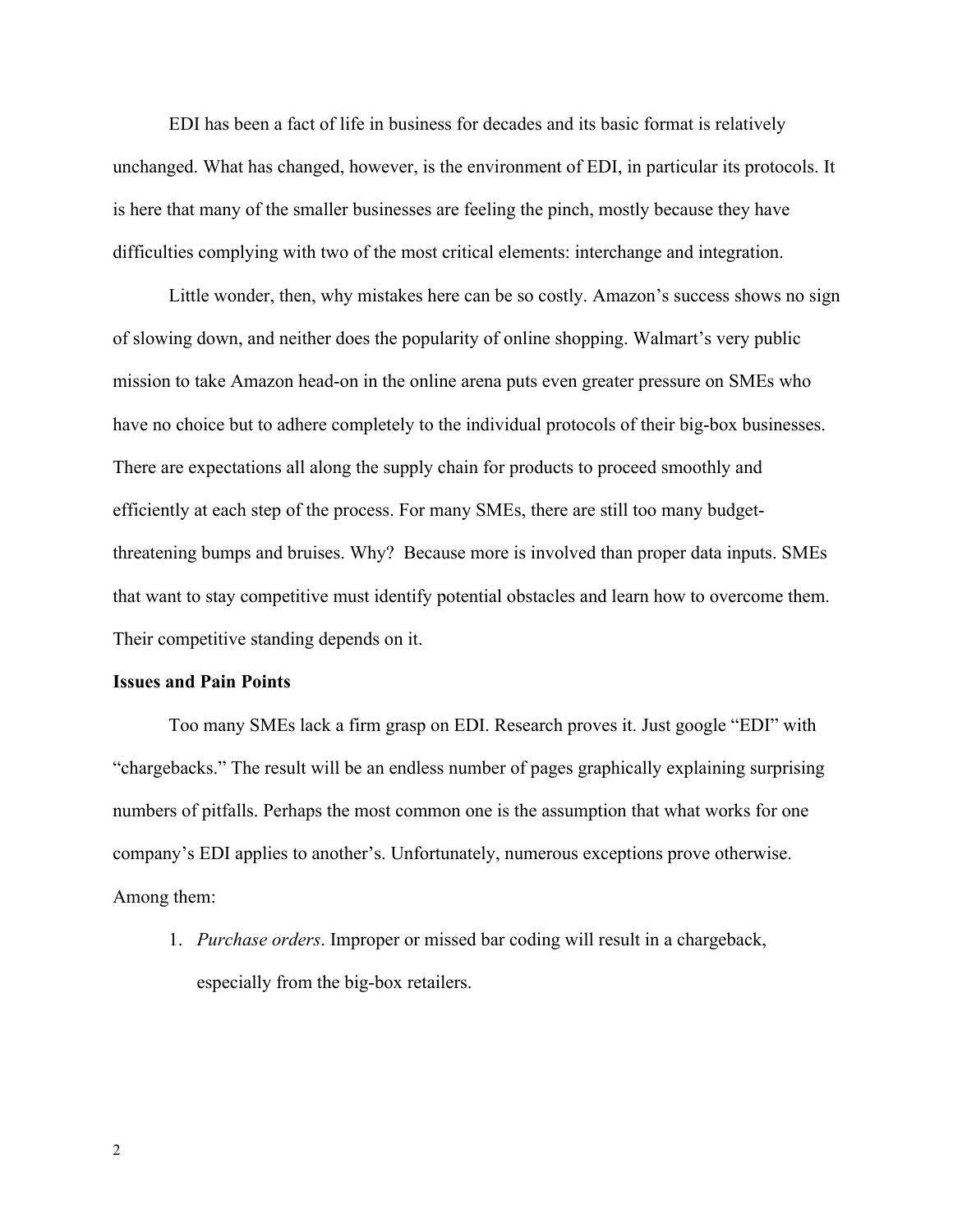- 2. *Faulty invoices*. Some may contain an incorrect PO item number or the wrong price. Customers will not tolerate this mistake and demand chargeback payment from the **SME**
- 3. *Incorrect label placement.* All too often, warehouses attach the shipping label on the wrong place on the container, which prevents the scanning device from reading it. Chargebacks for this inaccuracy are inevitable and expensive if not rectified.

Other issues can be attributed to the long-standing use and occasional misuse of XML (Extensible Markup Language), preferred language for formatting documents in compliance with previous standards. Comprehensive XML compliance is a given for dealing with every customer, especially a major one like Amazon. Users must fully understand and execute transactions demanded by these protocols or face a financial penalty. Not every SME has that knowledge at its fingertips because many, if not most, cannot afford in-house expertise, especially smaller businesses with thin margins.

Another potential pitfall is the variety of order transmission methods from simple emails to HTTP or FTP. The process is complicated enough without adding the propensity of the larger customers, in particular, the big-box variety, to frequently change standards. Failing to meet those standards can range from a five percent chargeback or…worst case scenario…a rejected order. Chargebacks and order rejections are not the times for SMEs to find out about mistakes in EDI protocols that could easily have been prevented with proper expertise.

# **ERP Integration and EDI**

Most companies that use EDI rely on their own ERP system integration for processing sent and received documents. The myriad of ERP systems increases the likelihood of costly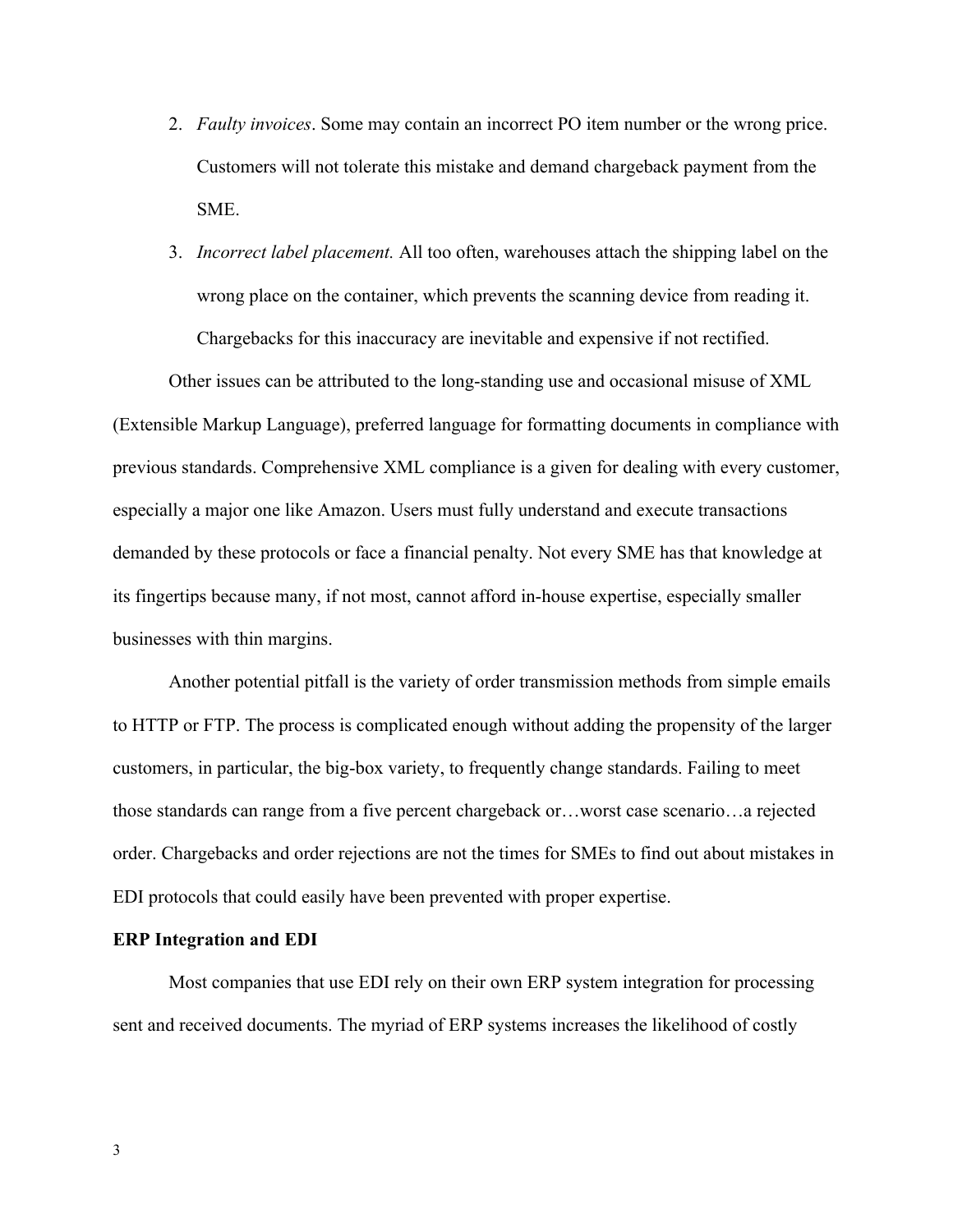difficulties likely due to a situational problem. Some ERP systems have built-in EDI modules; others do not.

It is important for businesses to ensure that their ERP systems are thoroughly capable of customer EDI compliance. This likelihood of success is achievable only with a fully comprehensive system in place. One large retailer found out how costly this oversight can be; in this case, a \$250,000 loss on its books due to a mix of canceled orders and chargebacks. Further investigation showed that many of the chargebacks were due to poorly processed EDI orders. The analysis verified that this company lacked a firm grasp of EDI processes including order invoices and contractual aspects of the sales process required by EDI. Equally surprising was an attitude expressed by some executives who attributed this drain on company finances to a simple problem within the IT department.

Eventually through outside expertise, the problems were corrected, but not before overcoming specific challenges. Perhaps the biggest was the false perception that EDI is as simple as sending an email. It should not surprise anyone that this simplistic view is frequently expressed among some SMEs, who fail to acknowledge the impact on their bottom line until chargebacks come due.

## **The Pros and Cons of Third Party Logistic Centers (3PLs)**

Some SMEs burdened by lack of space rely on 3PLs for their warehousing, distribution and order fulfillment. 3PLs can and have been effective when filling orders, but there are no guarantees. Process success depends on the system the 3PL has in place for compliance with the protocols of the customer that placed the order. An SME that has outsourced to the 3PL assumes that the warehouse has completed due diligence for its EDI to meet customer standards. More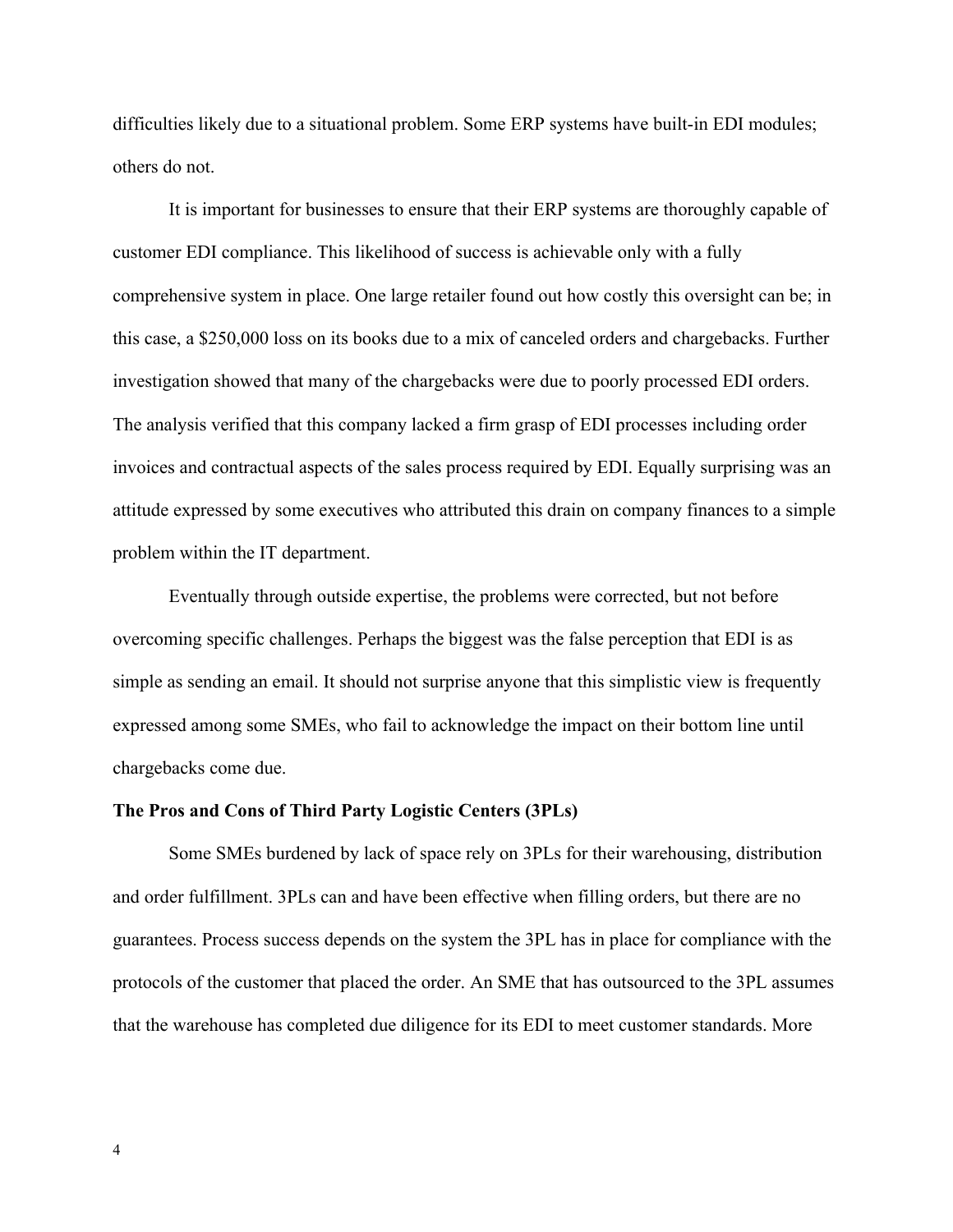than an assumption is required, but often margin-strapped SMEs can ill-afford to keep such expertise internally.

Lacking that resource, the alternative is for SMEs to consider the expertise of a skilled and knowledgeable resource to verify that all standards are complied with prior to outsourcing to 3PLs. Such verification should be considered in the same context as a vital insurance policy.

# **Conclusion**

Four essential guidelines for SMEs (or any business) are vital for avoiding costly chargebacks. These are the heart of successful and profitable EDI transactions. They are:

- 1. *Thorough knowledge and understanding of EDI standards.* If the company lacks expertise in-house, seek the counsel of an outside resource who offers proven results.
- 2. *Recognize the contractual obligations.* SMEs (or their retained resources) need to be aware of each customer's standards. Remember, standards may differ depending on the customer.
- 3. *Verify steps one and two.* No business wants to be dependent upon a roll of the dice, which would be the case without verification.
- 4. *Keep an eye on the future.* EDI will continue to evolve and SMEs will have to adjust accordingly.

Technology despite its seemingly endless capacity for problem-solving cannot be relied upon solely as the ultimate EDI problem solver. There are no apps for the incredibly complex issue that is EDI, and none appear likely. Instead, work toward developing a comprehensive commitment to understanding different EDI standards and apply them to every transaction through a combination of technology and external expertise.

## **Company Credentials**